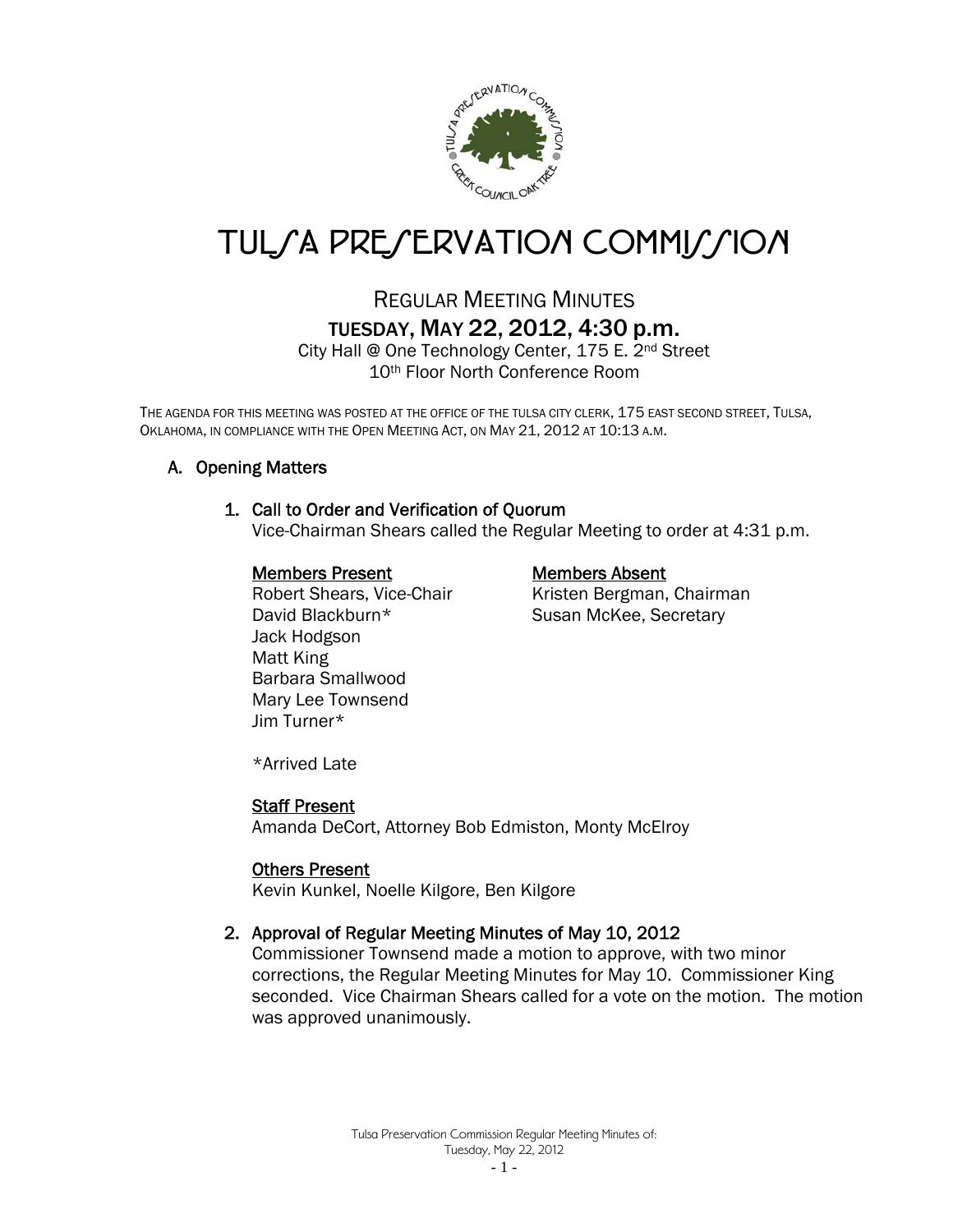In Favor **Opposed** Abstaining Not Present

1. Shears None None None 1. Blackburn

2. Hodgson 2. Turner

- 3. King
- 4. Smallwood
- 5. Townsend

### 3. Disclosure of Conflicts of Interest

No one reported a conflict of interest with the proposals on the agenda.

#### B. Actionable Items

1. COA- COA-12-018 / 1102 N. Denver Avenue (Brady Heights)

Applicant: Ben and Noelle Kilgore

 *COA Subcommittee Review Date: None* 

 *Work partially completed prior to COA application*

Request:

 Replace selected windows with vinyl windows in original openings according to plans submitted.

Monty McElroy presented Mr. and Mrs. Kilgore's Certificate of Appropriateness application to the Commission and read the applicable guidelines for this district. Mr. and Mrs. Kilgore were present to answer questions.

Several vinyl windows had been installed by previous owners and some vinyl windows installed by the applicants prior to COA approval.

Commissioners discussed the original wood windows that had been replaced prior to receiving COA.

Mr. and Mrs. Kilgore stated that prior to starting any work, they talked to a Brady Heights neighborhood representative and had received the guidelines for the district. They completed a COA application to install several new windows and returned it to the representative; however, the application was not received by TPC staff. After time had passed, hearing nothing, the applicants assumed the application had been approved and ordered new windows.

Several windows had already been installed before TPC staff was alerted to the work in progress. TPC staff informed the applicants to cease any further installation until the Commission reviewed the COA application.

Applicants stated they were unaware that the Brady Heights Design Guidelines did not allow for the replacement of the original wood windows with vinyl windows.

After considerable discussion among Commissioners and applicants, Commissioners weighed in on arriving at a fair balance between the purposes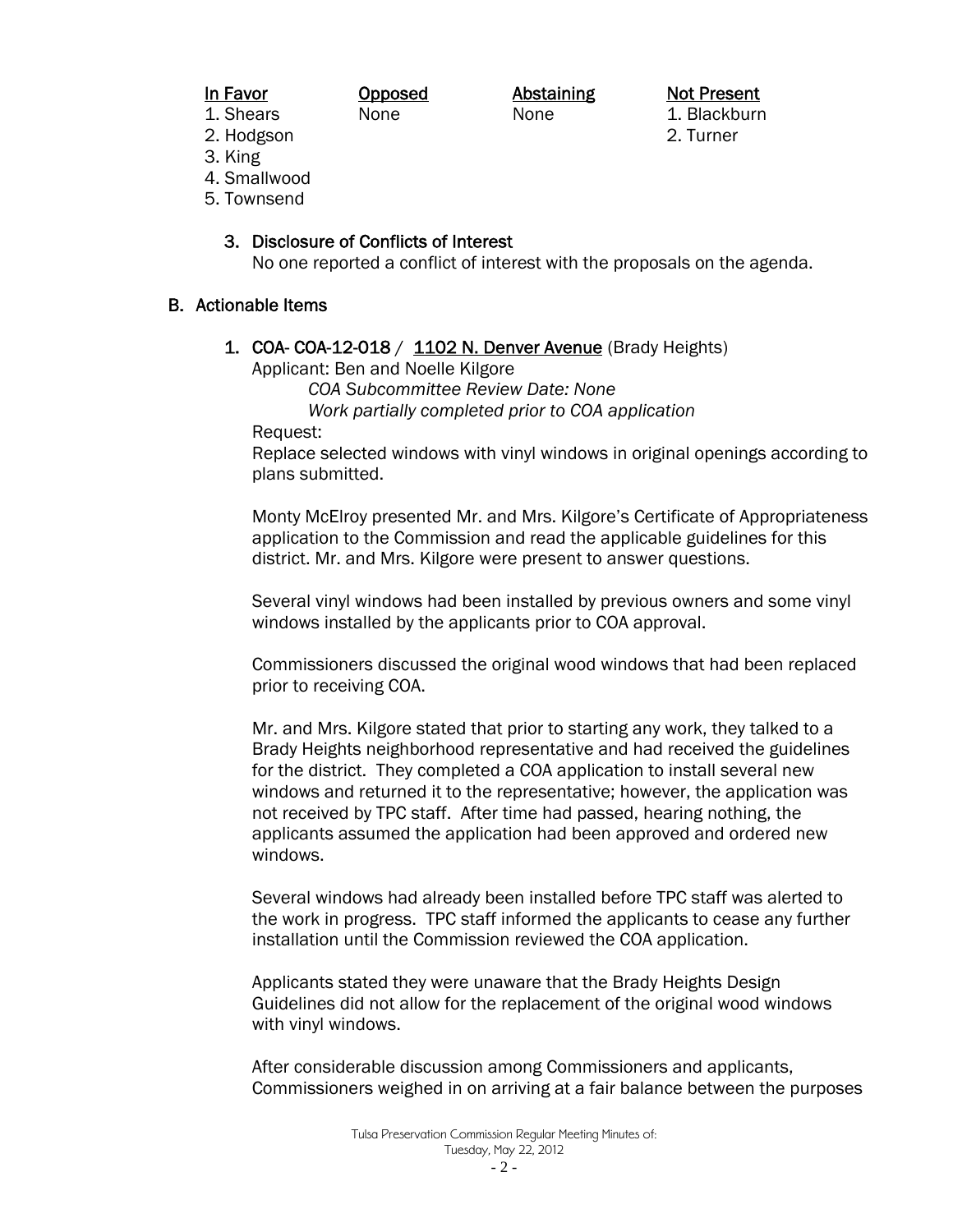and intent of the design guidelines and the desires and needs of the property owners.

Commissioner Townsend made a motion to approve the application for the windows that had already been installed, provided that external muntins be applied in a pattern that matches the original, but not to approve the windows that had not yet been installed. Commissioner Smallwood seconded the motion. Vice-Chairman Shears asked for a vote on the motion.

#### Vote: 1102 N. Denver Avenue

| In Favor     | <b>Opposed</b> | <b>Abstaining</b> | <b>Not Present</b> |
|--------------|----------------|-------------------|--------------------|
| 1. Blackburn | 1. Hodgson     | None              | None               |
| 2. King      | 2. Shears      |                   |                    |
| 3. Smallwood | 3. Turner      |                   |                    |
| 4. Townsend  |                |                   |                    |

The motion to approve with conditions passed. Brady Heights Guidelines cited: Windows and Doors, Preferred Option 1; Second Preference 1, 2, 3, 4.

#### 2. COA-12-019/ 1580 Swan Drive (Swan Lake)

Applicant: Karen Wilson

 *COA Subcommittee Review Date: None* 

Request:

 Replace original aluminum windows and storm windows with new aluminum clad wood windows on east and west elevations to match existing sizes and muntin patterns.

Monty McElroy presented Ms. Wilson's Certificate of Appropriateness application to the Commission and read the applicable guidelines for this district. Kevin Kunkel, contractor, was present to answer questions.

Commissioner Townsend made a motion to approve the application. Commissioner King seconded the motion. Vice-Chairman Shears asked for a vote on the motion.

# Vote: 1580 Swan Drive

| In Favor                | Opposed | Abstaining | <b>Not Present</b>                                                       |  |
|-------------------------|---------|------------|--------------------------------------------------------------------------|--|
| 1. Blackburn            | None    | None       | None                                                                     |  |
| 2. Hodgson              |         |            |                                                                          |  |
| 3. King                 |         |            |                                                                          |  |
| 4. Shears               |         |            |                                                                          |  |
| 5. Townsend             |         |            |                                                                          |  |
| 6. Turner               |         |            |                                                                          |  |
|                         |         |            | The motion was Approved Unanimously. Swan Lake Guidelines cited: A1.2.1; |  |
| A1.2.3; A1.2.4; A1.2.5. |         |            |                                                                          |  |

#### C. Reports